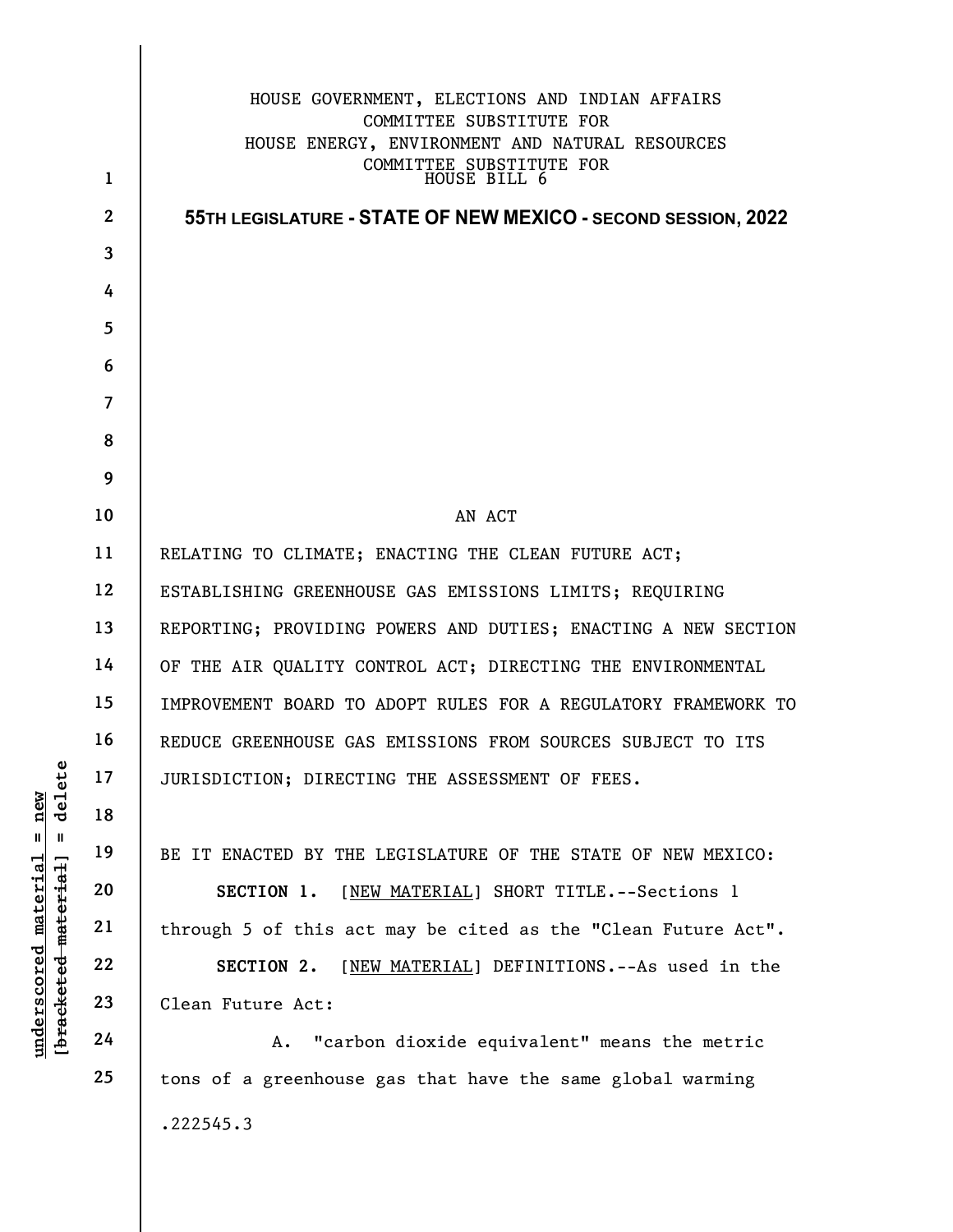1 2 3 potential based on their relative radiative forcing effect over a specified period of time as one metric ton of carbon dioxide in the atmosphere;

4 5 B. "direct emissions" means greenhouse gas emissions from all emitting sectors;

C. "direct emissions reduction" means a quantifiable, permanent, verifiable and enforceable reduction of direct emissions, including capture or sequestration by technological or geological means, reductions achieved through early actions in excess of requirements for a given year and reductions in excess of requirements applicable to a source;

D. "disproportionately impacted communities" means disadvantaged communities or communities or populations of people for which multiple burdens, including environmental and socioeconomic stressors, inequity, poverty, high unemployment, pollution or discrimination, may act to persistently and negatively affect the health, well-being and environment of the communities or populations;

understand material material extended material extended material extended material extended material communities or popular extended material contributes to N<br>understand 21 or operated, in whole electricity, both imp<br>trans E. "emitting sector" means any sector or source that contributes to New Mexico's total emissions and is owned or operated, in whole or in part, by any person and includes electricity, both imported and produced in-state; heating, transportation and other fuels combusted in New Mexico; buildings, structures and distribution systems; residential, commercial, institutional and industrial waste management; .222545.3

 $- 2 -$ 

6

7

8

9

10

11

12

13

14

15

16

17

18

19

20

21

22

23

24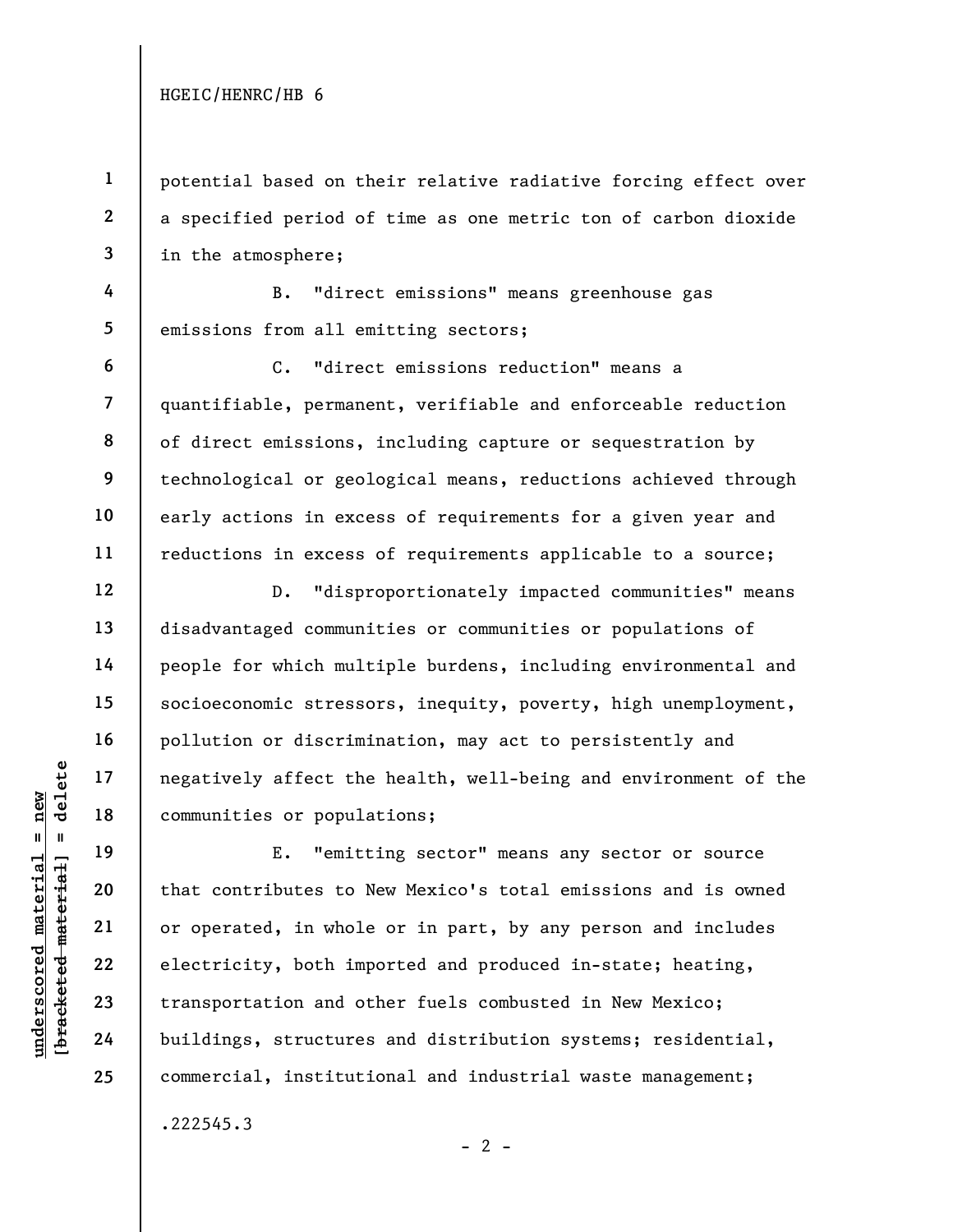agricultural and silvicultural practices; and extractive, industrial or other manufacturing processes;

F. "greenhouse gas" means gaseous compounds that absorb infrared radiation emitted from the earth's surface and trap heat in the earth's atmosphere, including carbon dioxide, methane, nitrous oxide, hydrofluorocarbons, perfluorocarbons, nitrogen trifluoride and sulfur hexafluoride, but not including water vapor;

9 10 G. "net-zero emissions" means direct emissions of greenhouse gases are eliminated or fully offset;

H. "offset" means an additional, quantifiable, permanent, verifiable and enforceable greenhouse gases reduction, removal or sequestration by biological, technological, chemical or geological means, including by direct air capture by technological or biological means, from a source or facility that is not otherwise subject to mandatory greenhouse gas emissions limits or reduction requirements and which reduction, removal or sequestration is measured in terms of metric tons of carbon dioxide equivalent; and

underscored material = new [bracketed material] = delete I. "state entity" means a cabinet department of the executive branch of state government, the regulation and licensing department, the state land office, the public regulation commission, the New Mexico department of agriculture, the board of regents of the university of New Mexico and the board of regents of New Mexico state university.

 $-3 -$ 

.222545.3

1

2

3

4

5

6

7

8

11

12

13

14

15

16

17

18

19

20

21

22

23

24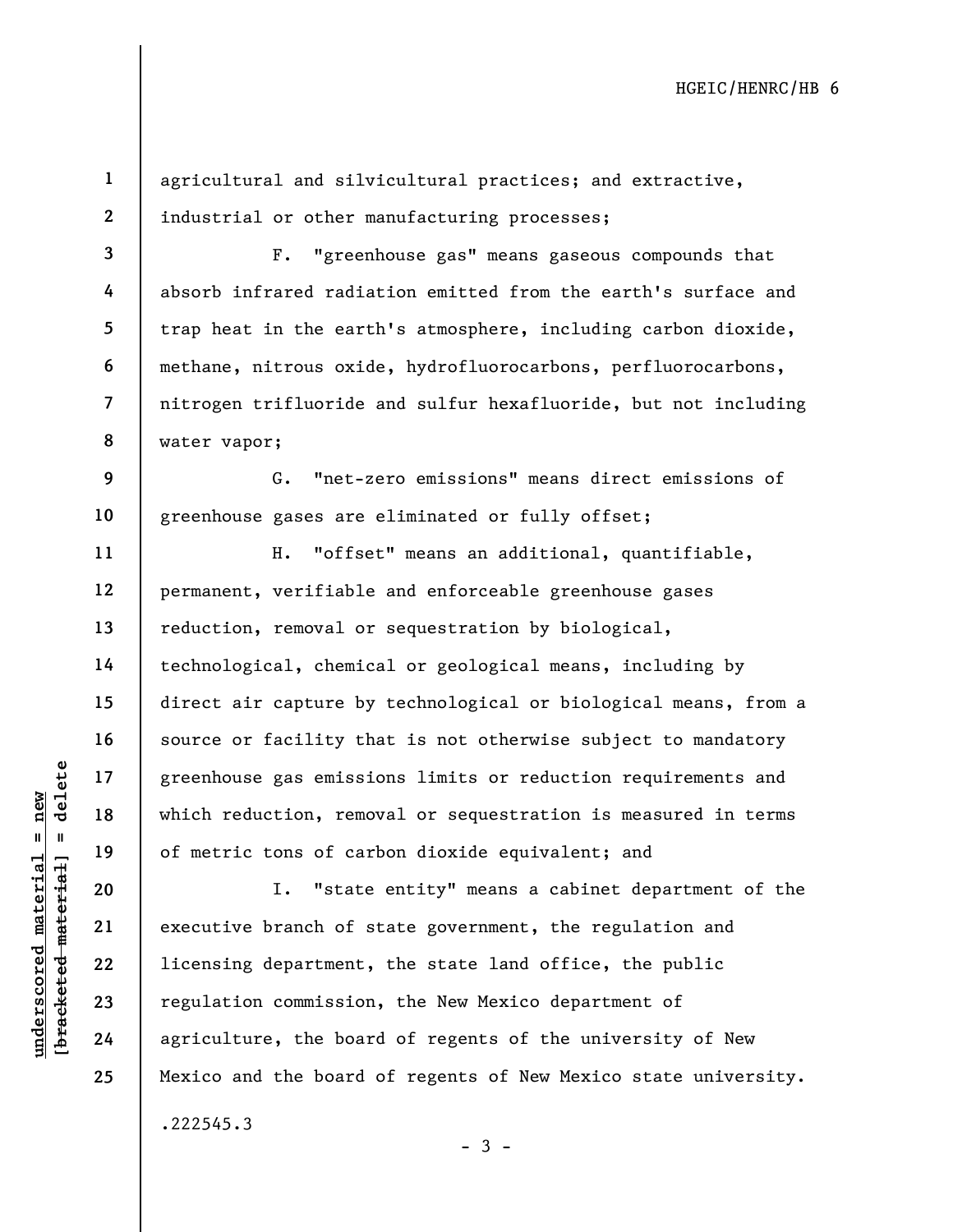1 2 3 SECTION 3. [NEW MATERIAL] GREENHOUSE GAS EMISSIONS LIMITS--ESTABLISHED.--Emissions of greenhouse gases in New Mexico shall be limited as follows:

4 5 6 7 8 A. by 2030, statewide direct emissions of greenhouse gases shall be at least fifty percent less than 2005 levels, as determined by an assessment of 2005 emissions from all sectors, which may be met by using direct emissions reductions; and

9 10 11 12 13 14 15 B. by 2050, statewide direct emissions of greenhouse gases shall be at least ninety percent less than 2005 levels, as determined by an assessment of 2005 emissions from all sectors, which may be met by using direct emissions reductions, and any remaining emissions shall be at least matched with offsets to achieve at least net-zero emissions in 2050 and any subsequent year.

SECTION 4. [NEW MATERIAL] REPORTING--DETERMINATION OF 2005 LEVELS.--

underscored material = new [bracketed material] = delete A. Annually, by April 15, beginning the year after the enactment of the Clean Future Act, each state entity shall provide to the department of environment and the energy, minerals and natural resources department information on:

(1) the qualitative and quantitative impacts of climate change on the state entity's programs and operations and, to the extent known, on disproportionately impacted communities;

 $- 4 -$ 

.222545.3

16

17

18

19

20

21

22

23

24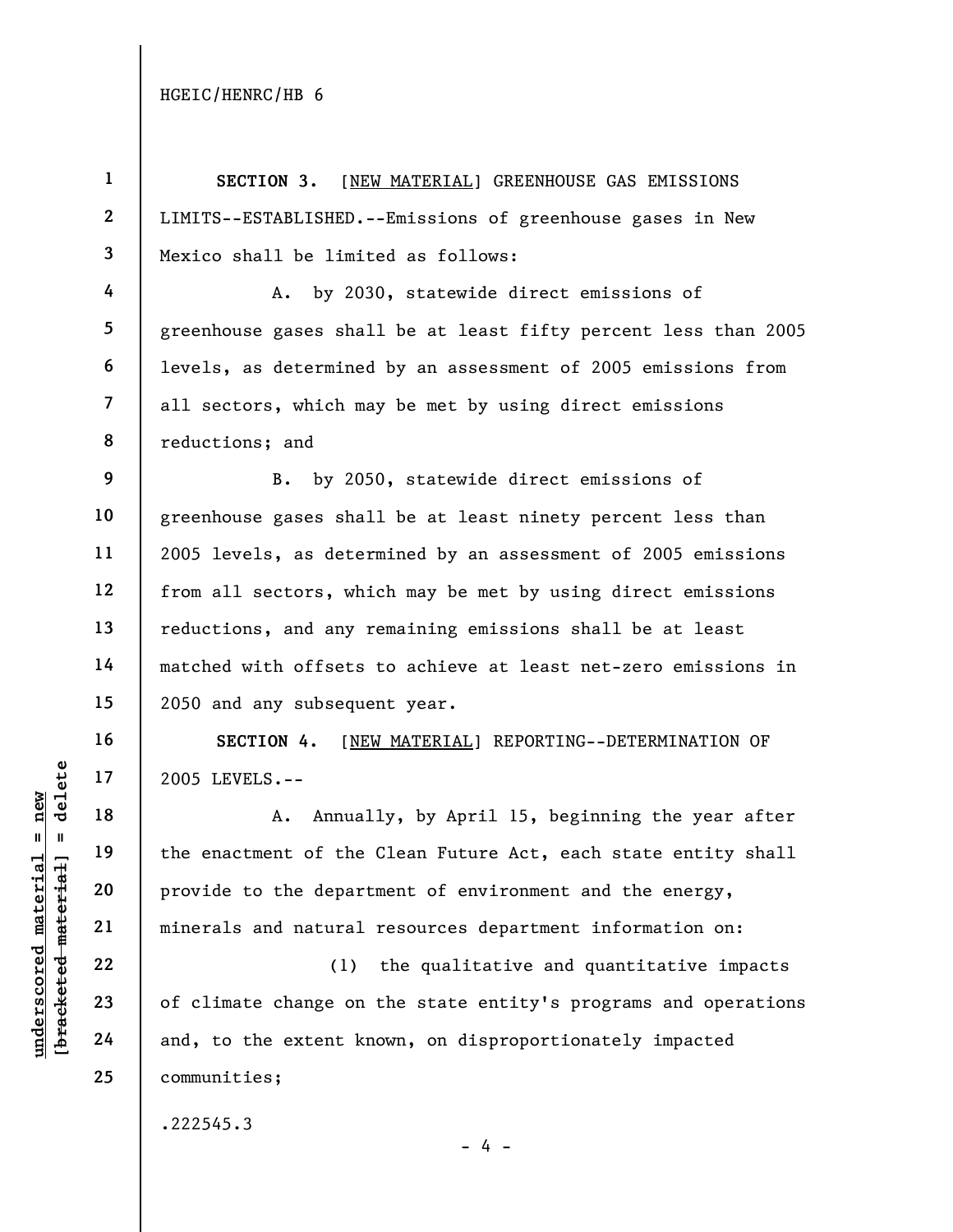3 (2) the ways in which the state entity is able to integrate climate change adaptation and mitigation practices into its programs or operations;

4 5 6 7 8 9 (3) the current and projected future direct emissions of greenhouse gases, to the extent known, from sources or sectors within the state entity's regulatory jurisdiction and the progress being made toward meeting the greenhouse gas emissions limits established in Section 3 of the Clean Future Act; and

10 11 12 13 14 15 (4) any additional resources, statutory or regulatory authority or programs that could facilitate efforts by the state entity to reduce direct emissions of greenhouse gases from sources or sectors within the state entity's regulatory jurisdiction to meet the greenhouse gas emissions limits established in Section 3 of the Clean Future Act.

underscored material species toward meeting and the environment and the environment and the environment and the environment and the environment and the environment and the environment and the environment and the environmen B. Annually, by July 1, beginning the year after the enactment of the Clean Future Act, the department of environment and the energy, minerals and natural resources department shall jointly publish a report on the state's progress toward meeting the greenhouse gas emissions limits established in Section 3 of the Clean Future Act. The first report published shall determine the 2005 levels of statewide direct emissions of greenhouse gases for purposes of determining compliance with the limits established in Section 3 of the Clean Future Act. Additionally, each annual report .222545.3

16

17

18

19

20

21

22

23

24

25

1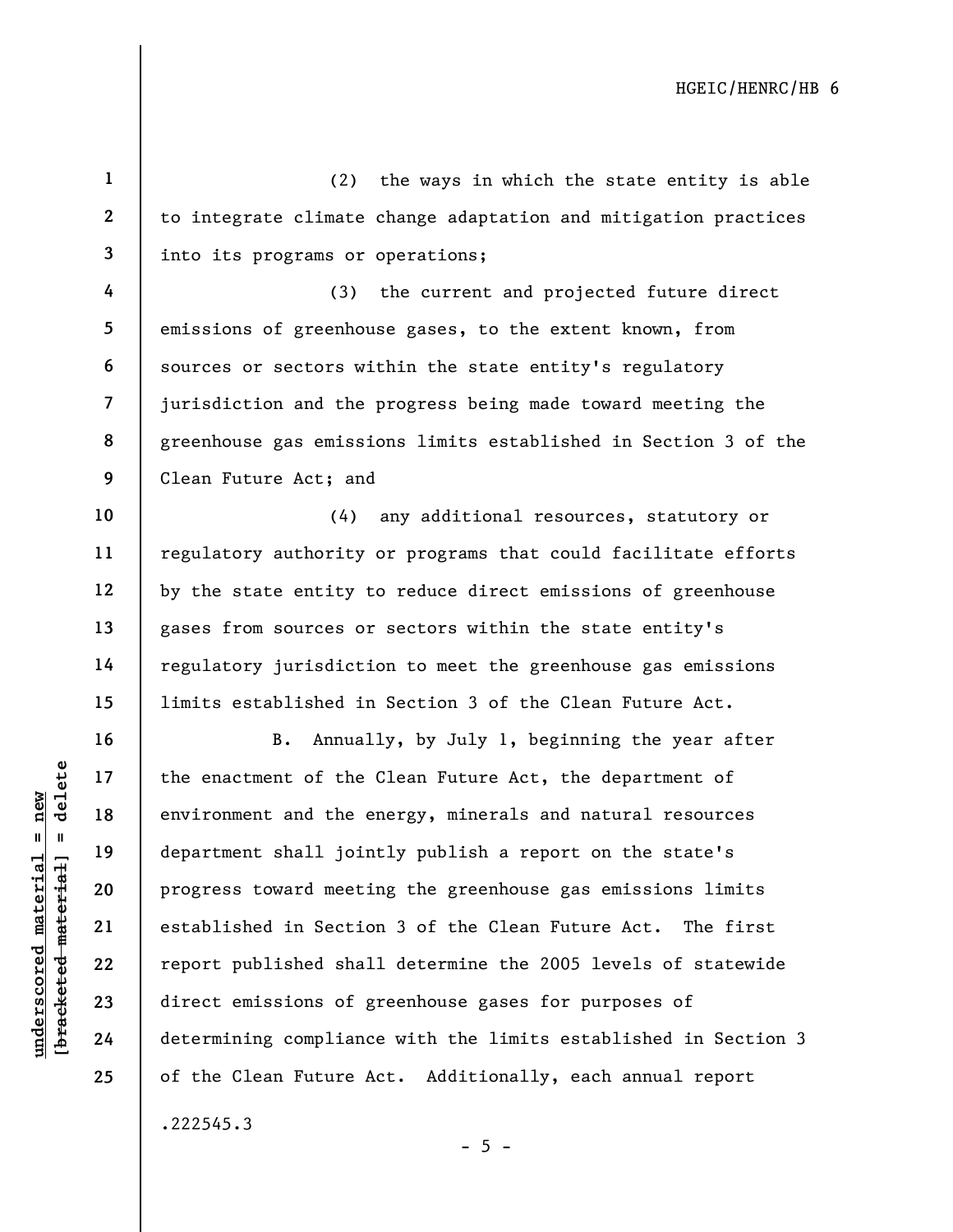1 shall:

7

8

17

18

19

20

21

22

23

24

25

2 3 4 5 6 (1) prioritize coordination with and consideration of environmental and economic progress for, and the avoidance or perpetuation of impacts to, disproportionately impacted communities and identify any recommendations made by the sustainable economy advisory council;

(2) identify issues and opportunities raised through tribal consultation;

9 10 11 12 13 14 15 16 (3) contain an inventory of all statewide greenhouse gas emissions based on best available data and information and the progress being made toward achieving the greenhouse gas emissions limits. The inventory shall include, at a minimum, total direct emissions statewide and sector- and source-specific emissions and source-specific greenhouse gas emission information required to be reported pursuant to rules adopted by the environmental improvement board;

underscored material = new [bracketed material] = delete (4) identify specific policies and regulatory strategies that are either in place or necessary to be in place to achieve the greenhouse gas emissions limits established in Section 3 of the Clean Future Act;

(5) identify opportunities to incentivize early, additional voluntary direct emissions reductions;

(6) identify additional programs that could facilitate achievement of the greenhouse gas emissions limits, including programs to reduce greenhouse gas emissions from .222545.3

 $- 6 -$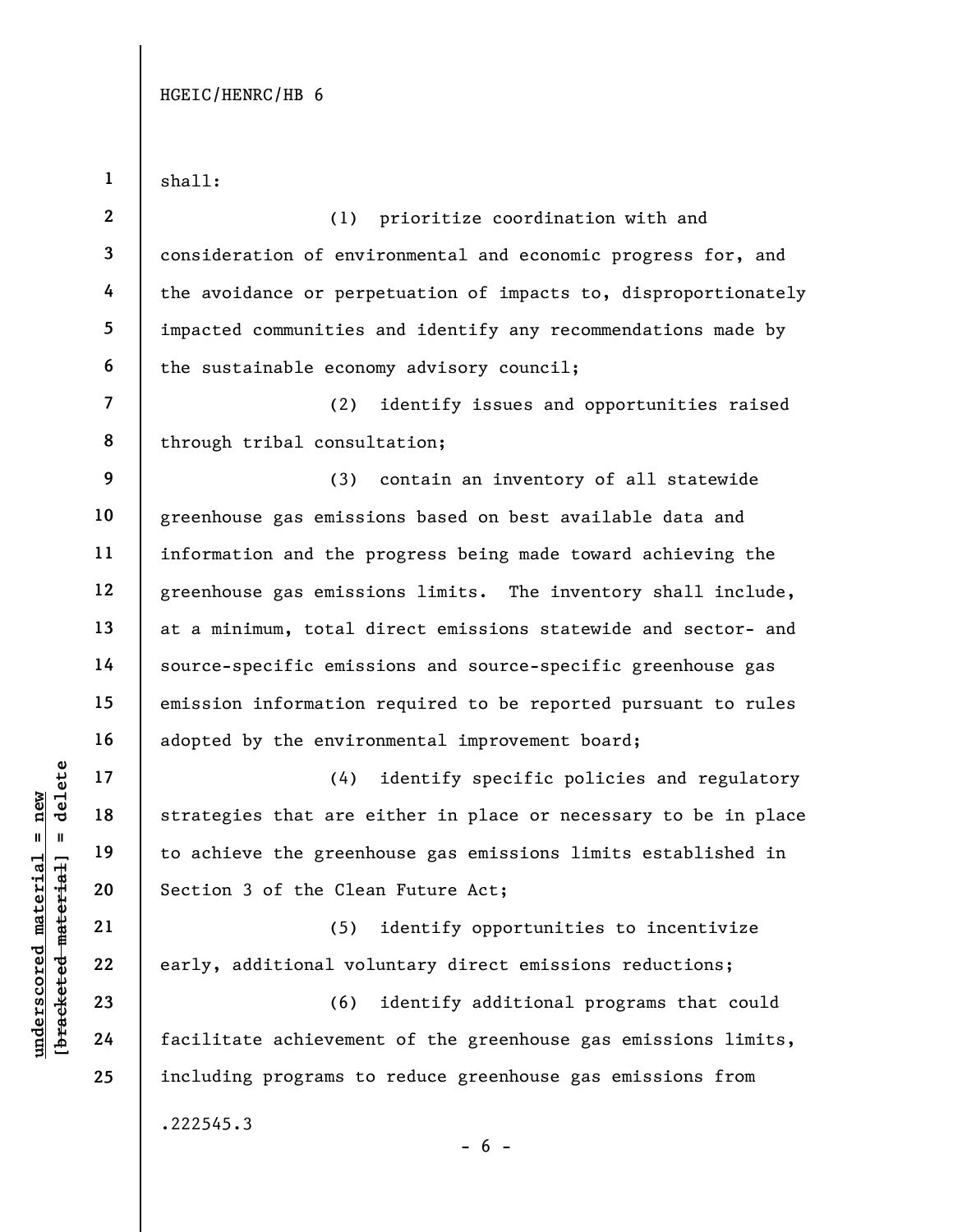1

2

3

14

17

18

19

20

21

22

23

24

25

light-, medium- and heavy-duty vehicles sold in the state and the adoption of updated building and energy codes, and the budgetary resources needed to implement the programs; and

4 5 6 (7) identify opportunities to increase energy efficiency investments and targets for electric utilities, including opportunities for low-income households.

7 8 9 10 11 12 13 15 16 SECTION 5. [NEW MATERIAL] POWERS AND DUTIES--DEPARTMENT OF ENVIRONMENT--ENERGY, MINERALS AND NATURAL RESOURCES DEPARTMENT.--The department of environment and the energy, minerals and natural resources department may seek resources from the legislature or other appropriate sources, coordinate the efforts needed in the state and among the state agencies and take any action authorized by law that is deemed necessary or appropriate by the secretary of the respective department for the state to meet the greenhouse gas emissions limits established in Section 3 of the Clean Future Act.

SECTION 6. A new section of the Air Quality Control Act, Section 74-2-5.4 NMSA 1978, is enacted to read:

underscored material = new [bracketed material] = delete "74-2-5.4. [NEW MATERIAL] DUTIES AND POWERS-- ENVIRONMENTAL IMPROVEMENT BOARD--LOCAL BOARD--GREENHOUSE GAS EMISSIONS.--

A. For the purposes of this section:

(1) "carbon dioxide equivalent" means the metric tons of a greenhouse gas that have the same global warming potential based on their relative radiative forcing

.222545.3

- 7 -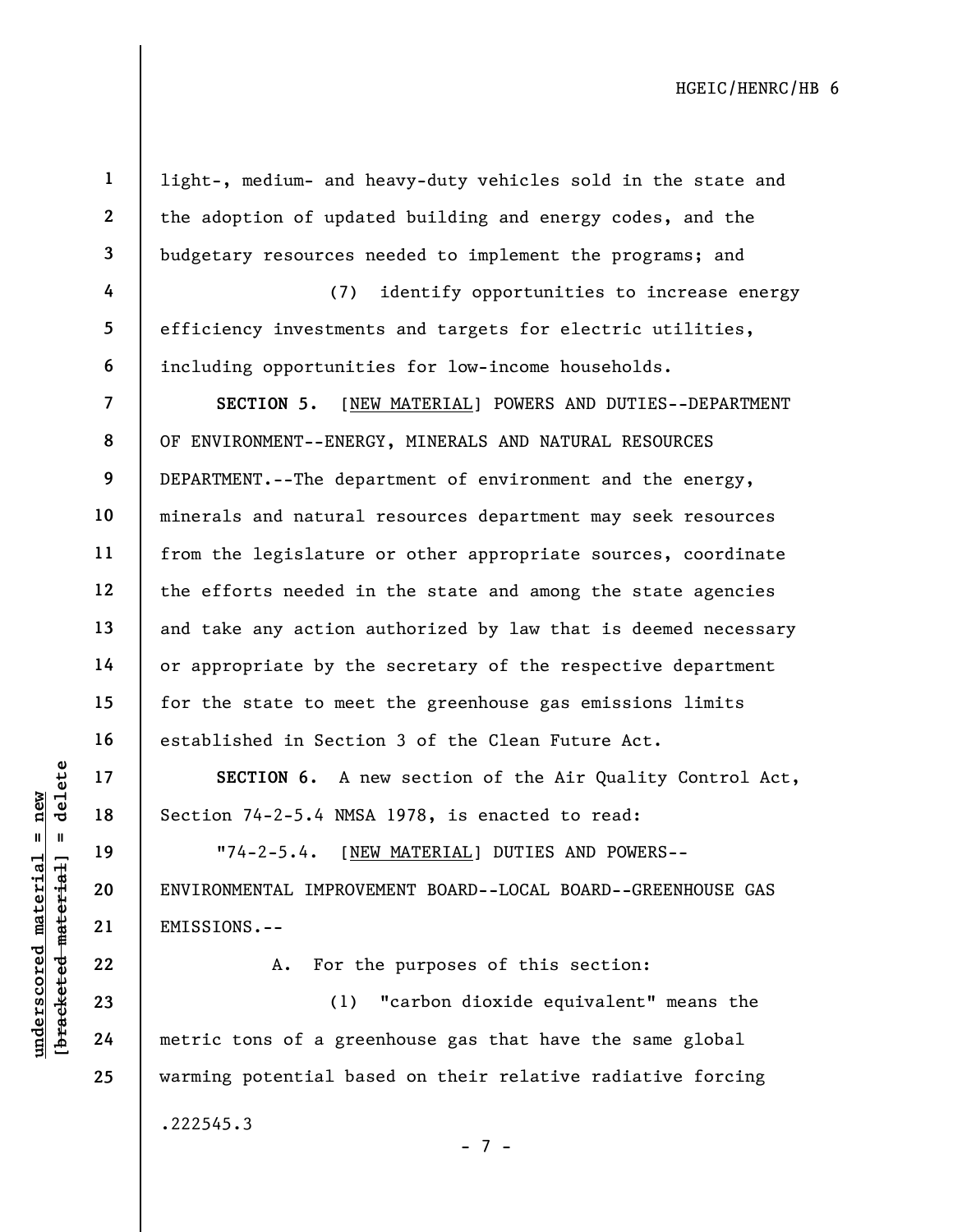understanding that absorb infrared<br>
we were the comment of the comment of the comment of the comment of the comment of the comment of the comment of the comment of the comment of the comment of the comment of the comment o 1 2 3 4 5 6 7 8 9 10 11 12 13 14 15 16 17 18 19 20 21 22 23 24 25 effect over a specified period of time as one metric ton of carbon dioxide in the atmosphere; (2) "direct emissions" means greenhouse gas emissions from a source; (3) "direct emissions reduction" means a quantifiable, permanent, verifiable and enforceable reduction of direct emissions, including capture or sequestration by technological or geological means, reductions achieved through early actions in excess of requirements for a given year and reductions in excess of requirements applicable to a source, as approved by the department; (4) "disproportionately impacted communities" means disadvantaged communities or communities or populations of people for which multiple burdens, including environmental and socioeconomic stressors, inequity, poverty, high unemployment, pollution or discrimination, may act to persistently and negatively affect the health, well-being and environment of the communities or populations; (5) "greenhouse gas" means gaseous compounds that absorb infrared radiation emitted from the earth's surface and trap heat in the earth's atmosphere, including carbon dioxide, methane, nitrous oxide, hydrofluorocarbons, perfluorocarbons, nitrogen trifluoride and sulfur hexafluoride, but not including water vapor; (6) "net-zero emissions" means direct

.222545.3

- 8 -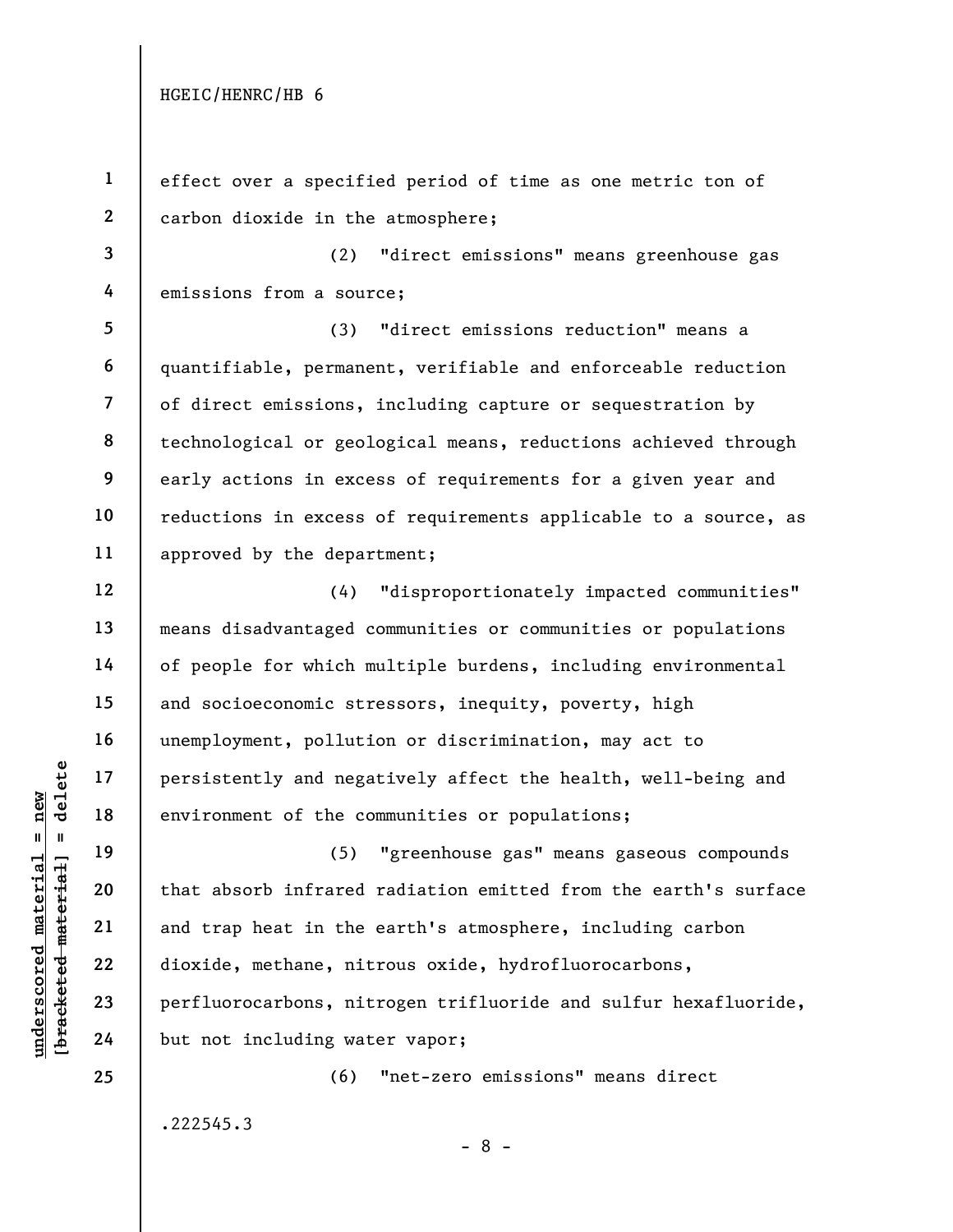23

24

25

1

emissions of greenhouse gases are eliminated or fully offset;

(7) "offset" means an additional, quantifiable, permanent, verifiable and enforceable greenhouse gases reduction, removal or sequestration by biological, chemical or geological means, including by direct air capture by technological or biological means, from a source that is not otherwise subject to mandatory greenhouse gas emissions limits or reduction requirements, and which reduction, removal or sequestration is measured in terms of metric tons of carbon dioxide equivalent; and

(8) "source" means a structure, building, equipment, facility, installation or operation that emits or may emit an air contaminant and any person or entity that imports electricity for retail sale in the state or any distributor of fuels that produce any emissions and are used in the state.

understand material material shall petition the end<br>
with the promulgate rules to reduced the promulgate rules to reduced the<br>
21 and 22 and the petition, the dep<br>
with the petition, the dep<br>
23 and impacted communities<br>
2 B. No later than January 1, 2024, the department shall petition the environmental improvement board to promulgate rules to reduce greenhouse gas emissions from sources subject to the Air Quality Control Act. In preparing the petition, the department shall hold meetings in at least three distinct regions of the state where disproportionately impacted communities are located, consider the input provided by those communities at the meetings in developing the petition and solicit input from the sustainable economy advisory council

.222545.3

- 9 -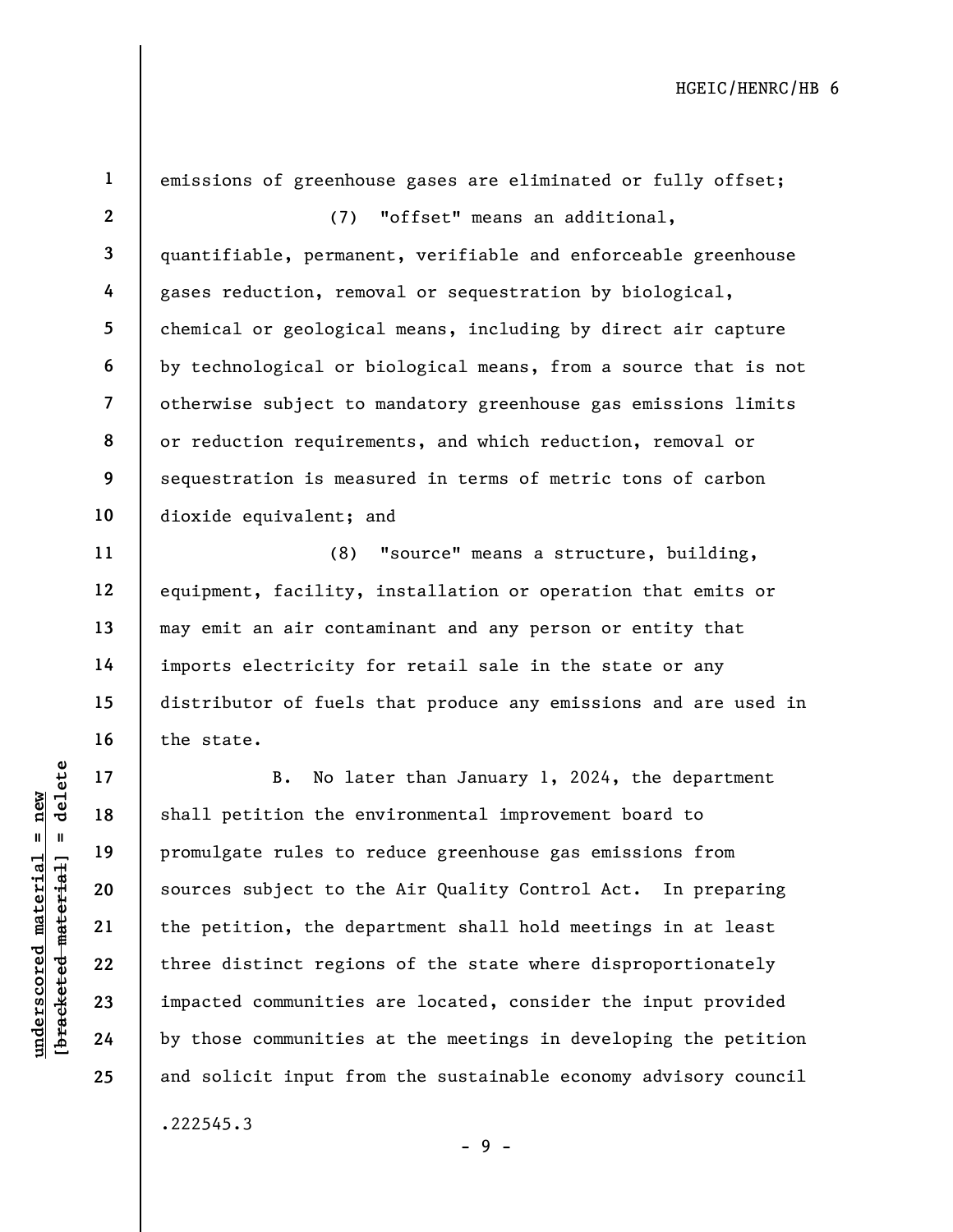1 and through tribal consultation.

2 3 4 5 7 8 9 10 12 14 C. Notwithstanding the provisions of Section 74-2-5 NMSA 1978, the environmental improvement board shall have exclusive authority under the Air Quality Control Act to adopt rules to reduce greenhouse gas emissions for purposes of meeting statewide climate goals and emissions limits. The rules shall apply to sources statewide, including sources within the boundaries of a local authority. A local board may adopt greenhouse gas emissions reduction rules in addition to the environmental improvement board rules; provided that rules adopted by the local board shall be at least as stringent as the rules adopted by the environmental improvement board and shall not conflict with rules adopted by the environmental improvement board.

D. The environmental improvement board shall:

understand material external sources within the botate material end of greenhouse gases that all sectors, which all sectors, which contained as a determined that all sectors, which reductions, as determined as  $\begin{array}{c|c} 2$ (1) adopt rules that establish the proportionate share of allowable greenhouse gas emissions from sources within the board's jurisdiction necessary to achieve: (a) by 2030, statewide direct emissions of greenhouse gases that are at least fifty percent less than 2005 levels, as determined by an assessment of 2005 emissions from all sectors, which may be met by using direct emissions reductions, as determined by the department; and

(b) by 2050, statewide direct emissions of greenhouse gases that are at least ninety percent less than .222545.3

6

11

13

15

16

17

18

19

20

21

22

23

24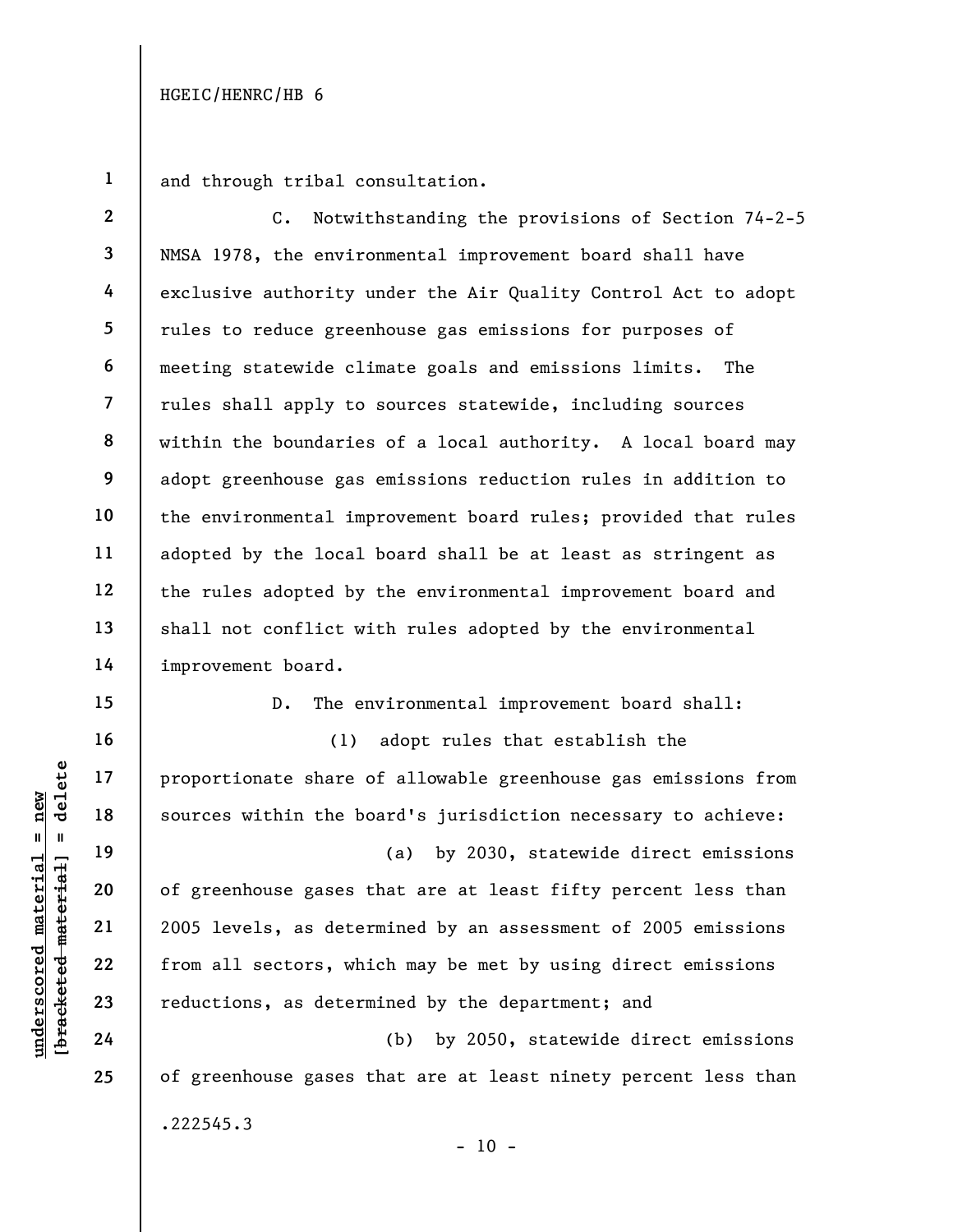under 17<br>
18<br>
19<br>
19<br>
19<br>
19<br>
19<br>
19<br>
11 mits and requirement<br>
20<br>
11 mits and requirement<br>
20<br>
11 mits and requirement<br>
prioritization and be<br>
prioritization and be<br>
21<br>
22<br>
23<br>
24<br>
24<br>
12<br>
24<br>
29<br>
29<br>
29<br>
29<br>
29<br>
29<br>
29<br> 1 2 3 4 5 6 7 8 9 10 11 12 13 14 15 16 17 18 19 20 21 22 23 24 25 2005 levels, as determined by an assessment of 2005 emissions from all sectors, which may be met by using direct emissions reductions, and any remaining emissions shall be at least matched with offsets to achieve at least net-zero emissions in 2050 and any subsequent year, as determined by the department; (2) consider requirements and reductions achieved or required pursuant to other applicable laws, rules or federal regulations in establishing the proportionate share of allowable greenhouse gas emissions from sources within the board's jurisdiction to achieve the limits of Paragraph (1) of this subsection; and (3) adopt rules to achieve the limits established pursuant to Paragraph (1) of this subsection, including: (a) greenhouse gas emissions reporting and disclosure requirements; (b) greenhouse gas emissions permitting requirements, standards and limits. In setting the standards, limits and requirements, the board shall consider: 1) prioritization and benefits of emissions reductions in and avoidance of increased impacts on disproportionately impacted communities; 2) results of tribal consultation, including on cultural considerations related to geologic sequestration; 3) impacts of any voluntary actions taken by sources before the initiation of the rulemaking process; 4) technical availability .222545.3

- 11 -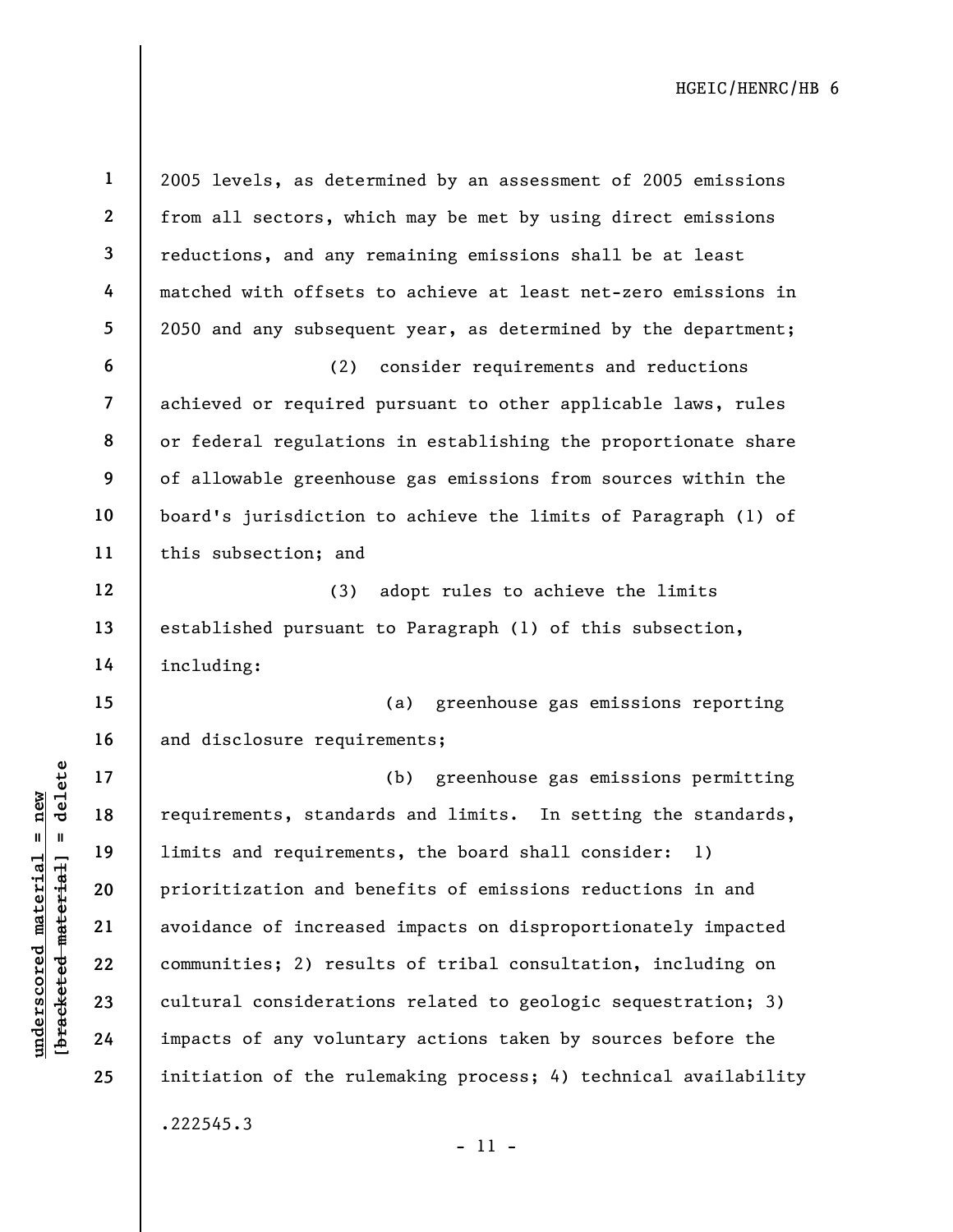underscored material = new [bracketed material] = delete 1 2 3 4 5 6 7 8 9 10 11 12 13 14 15 16 17 18 19 20 21 22 23 24 25 and feasibility; and 5) cost-effectiveness; (c) protocols for the review and approval by the department of offsets. The protocols for verifying the reduction, removal or sequestration by an offset shall consider: 1) the requirements of any relevant regional offset marketplace; 2) the geographic location of any offsets; 3) the greenhouse gas being reduced, removed or sequestered and the nature of the reduction, removal or sequestration activity and the impact of the offset; and 4) the impact of offsets on disproportionately impacted communities or environmental justice communities; (d) protocols for the development, use and any transfer, sale and trading of offsets or credits, and any market mechanisms or potential participation in an applicable regional market for the same; (e) requirements to ensure all direct emissions reductions by sources subject to the limits are counted toward achievement of the statewide emissions limits and that sources have incentives to reduce emissions early and in excess of any limit; (f) reasonable fees to be paid by sources. The fees may be based on total direct emissions from a source and shall cover the reasonable costs of the department to administer and enforce the greenhouse gas emissions rules promulgated by the environmental improvement board. The fees .222545.3  $- 12 -$